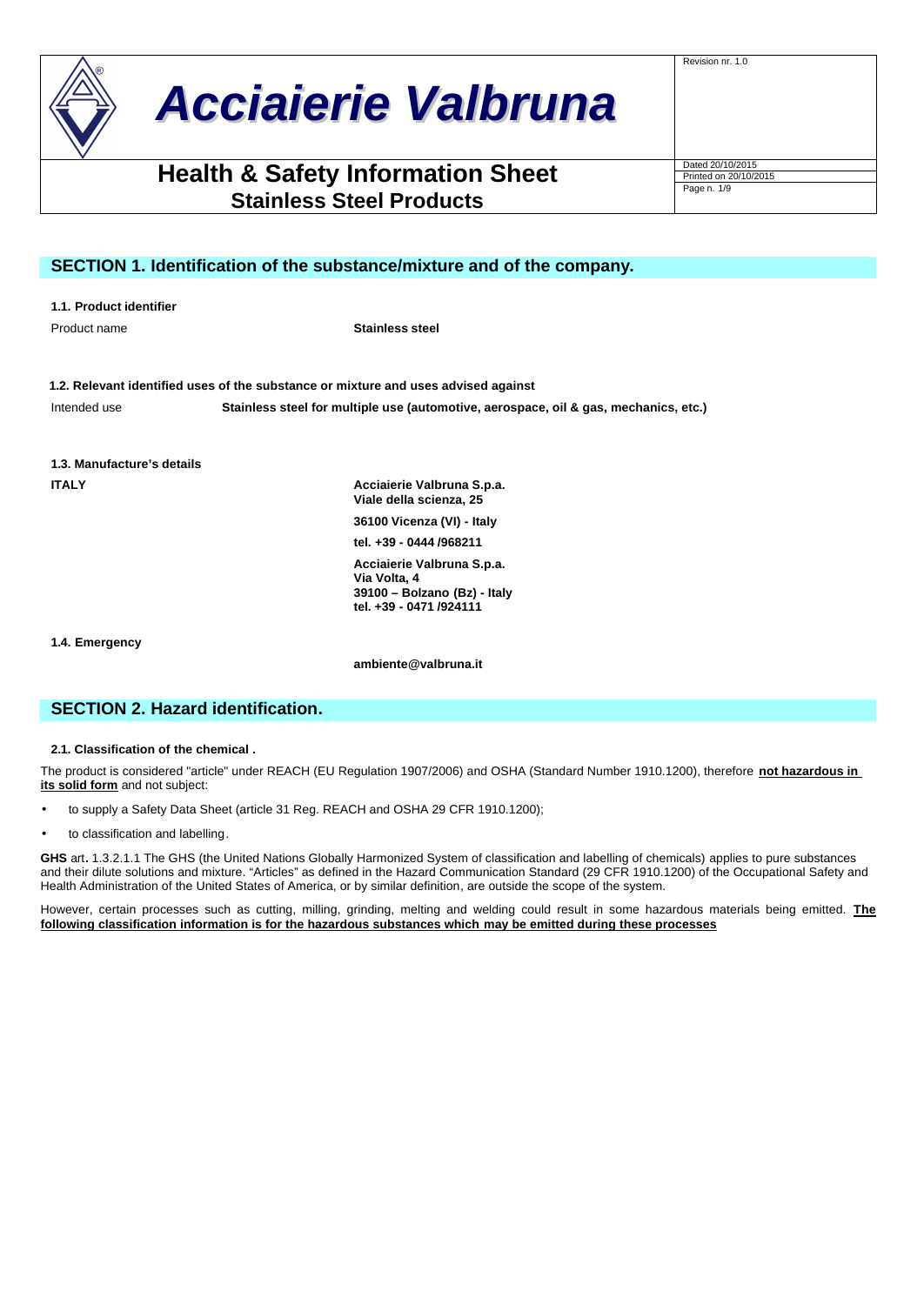

Revision nr. 1.0

Page n. 2/9

## **2.2. Signal word, Hazard Statements & Symbols and precautionary statements: DANGER**

| Symbol    | Hazard                                                                                                                                                                       | <b>Hazard Statements</b>                                                                                                                                                                                                                                                                               |
|-----------|------------------------------------------------------------------------------------------------------------------------------------------------------------------------------|--------------------------------------------------------------------------------------------------------------------------------------------------------------------------------------------------------------------------------------------------------------------------------------------------------|
|           | Carcinogenicity - 2<br>Reproductive Toxicity - 2<br>Single Target Organ<br>Toxicity<br>(STOT)<br>Repeated Exposure - 1<br>Skin Sensitization - 1<br>STOT Single Exposure - 3 | Suspected of causing cancer.<br>Suspected of damaging fertility or the unborn child.<br>Causes damage to lungs and central nervous system through<br>prolonged or repeated inhalation exposure.<br>May cause an allergic skin reaction.<br>May cause respiratory irritation.<br>Causes eye irritation. |
| <b>NA</b> | Eve irritation-2B                                                                                                                                                            |                                                                                                                                                                                                                                                                                                        |

#### **Precautionary statements**

| <b>Prevention:</b>                                        | <b>First Aid response</b>                                    | Storage/Disposal               |
|-----------------------------------------------------------|--------------------------------------------------------------|--------------------------------|
| Do not breathe dusts / fume / gas / mist / vapor / spray. | If inhaled: Remove person to fresh air and keep              | Store away from acids and      |
| Wear protective gloves / protective clothing / eye        | comfortable for breathing.                                   | incompatible materials         |
| protection /face protection.                              | If exposed, concerned or feel unwell: Get medical            |                                |
| Contaminated work clothing must not be allowed out of     | advice/attention.                                            | Steel scrap should be recycled |
| the workplace.                                            | If in eyes: Rinse cautiously with water for several minutes. | whenever possible              |
| Use only outdoors or in well ventilated areas.            | Remove contact lenses, if present and easy to do.            |                                |
| Wash thoroughly after handling.                           | Continue Rinsing.                                            | Otherwise: dispose of contents |
| Obtain special instructions before use.                   | If on skin: Wash with plenty of water. If irritation or rash | in accordance with federal,    |
| Do not handle until all safety precautions have been      | occurs: Get medical advice/attention. Take off and wash      | state and local regulations.   |
| read and understood.                                      | contaminated clothing before reuse.                          |                                |
| Do not eat, drink or smoke when using this product        | Call a poison center/doctor if you feel unwell.              |                                |
| Hazarde not otherwise classified: None Known              |                                                              |                                |

**Hazards not otherwise classified:** None Known

**Unknown acute toxicity statement (mixture):** None Known

# **SECTION 3. Composition/Information on ingredients.**

#### **3.2. Mixtures.**

Contains:

| Identification.<br><b>IRON</b>                         | Conc. %.        | <b>Classification 67/548/CEE.</b>   | Classification 1272/2008 (CLP).                            |
|--------------------------------------------------------|-----------------|-------------------------------------|------------------------------------------------------------|
| CAS, 7439-89-6<br>EC. 231-096                          | balance to 100% |                                     |                                                            |
| Alloying elements :                                    |                 |                                     |                                                            |
| Identification.<br><b>NICKEL</b>                       | Conc. %.        | <b>Classification 67/548/CEE.</b>   | Classification 1272/2008 (CLP).                            |
| CAS. 7440-02-0<br>EC. 231-111-4<br>INDEX. 028-002-00-7 | max 70          | Carc. Cat. 3 R40, T R48/23, Xi R43, | Carc. 2 H351, STOT RE 1 H372, Skin Sens. 1<br>H317         |
| <b>CHROMIUM</b><br>CAS. 7440-47-3<br>EC. 231-157-5     | max 27          |                                     | Non Hazardous substance with a EU workplace exposure limit |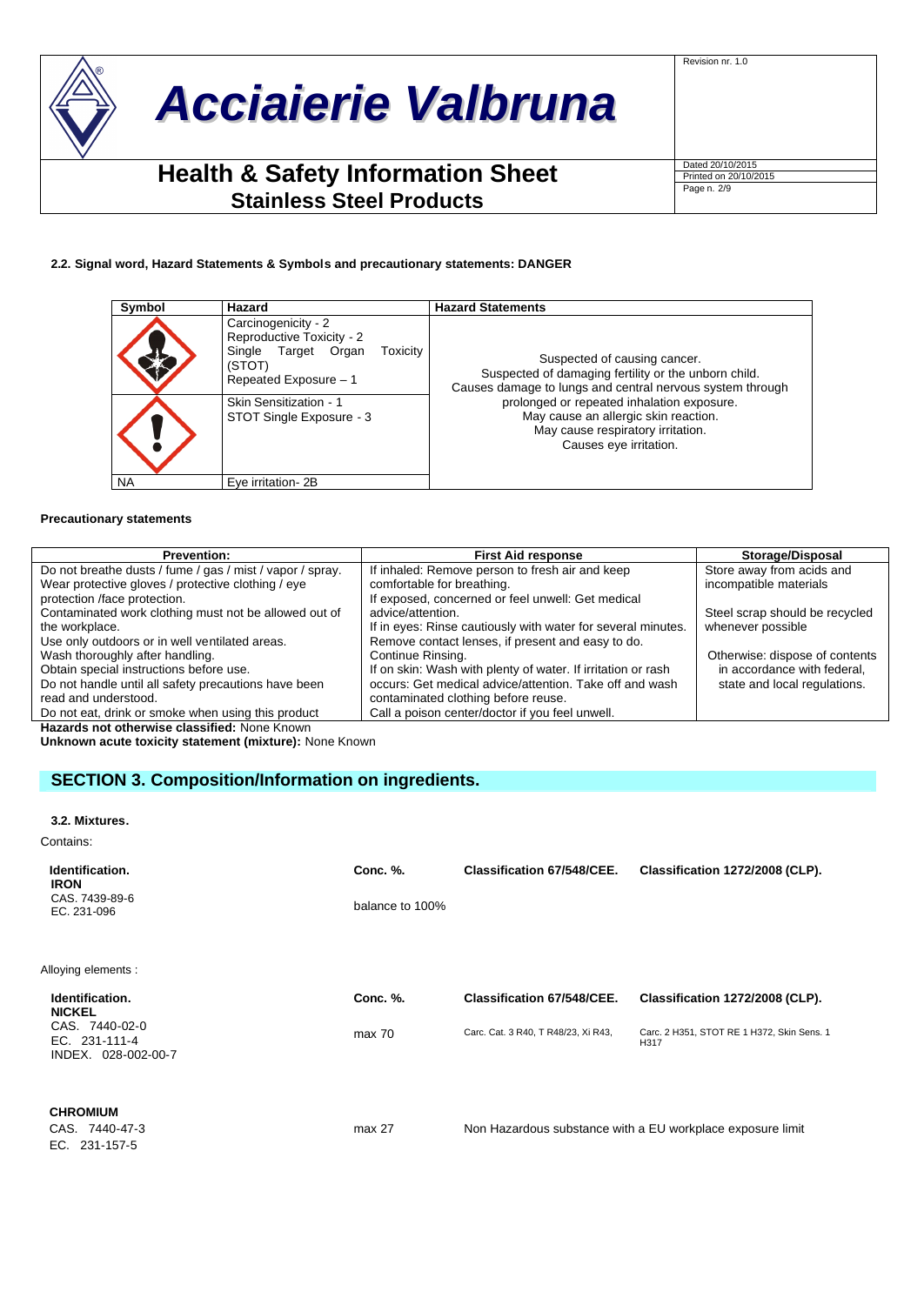

# *Acciaierie Valbruna*

# **Health & Safety Information Sheet Stainless Steel Products**

| Dated 20/10/2015      |  |
|-----------------------|--|
| Printed on 20/10/2015 |  |
| Page n. 3/9           |  |
|                       |  |
|                       |  |

Revision nr. 1.0

| <b>MANGANESE</b><br>CAS. 7439-96-5<br>EC. 231-105-1                     | max 15 |                                                  |                                                                                                    |
|-------------------------------------------------------------------------|--------|--------------------------------------------------|----------------------------------------------------------------------------------------------------|
| <b>MOLYBDENUM</b><br>CAS. 7439-98-7<br>EC. 231-107-2                    | max 11 |                                                  |                                                                                                    |
| <b>SILICON</b><br>CAS. 7440-21-3<br>EC. 231-130-8                       | max 5  |                                                  |                                                                                                    |
| <b>COPPER</b><br>CAS. 7440-50-8<br>EC. 231-159-6                        | max 35 |                                                  |                                                                                                    |
| <b>TUNGSTEN</b><br>CAS. 7440-33-7<br>EC. 231-143-9                      | max 5  |                                                  |                                                                                                    |
| <b>ALUMINIUM</b><br>CAS. 7429-90-5<br>EC. 231-072-3                     | max 6  |                                                  |                                                                                                    |
| <b>CARBON</b><br>CAS. 7440-44-0<br>EC. 231-153-3                        | max 4  |                                                  |                                                                                                    |
| <b>NIOBIUM</b><br>CAS. 7440-03-1<br>EC. 231-113-5                       | max 3  |                                                  |                                                                                                    |
| <b>VANADIUM</b><br>CAS. 7440-62-2<br>EC. 231-171-1                      | max 5  |                                                  |                                                                                                    |
| <b>TITANIUM</b><br>CAS. 7440-32-6<br>EC. 231-142-3                      | < 1    |                                                  |                                                                                                    |
| <b>COBALT</b><br>CAS. 7440-48-4<br>EC. 231-158-0<br>INDEX. 027-001-00-9 | max 1  | Repr. Cat. 3 R62, Xn R22, Xn R42/43,<br>N R51/53 | Repr. 2 H361f, Acute Tox. 4 H302, Resp. Sens. 1<br>H334, Skin Sens. 1 H317, Aquatic Chronic 2 H411 |

Others elements such as Phosphorus (P), Sulphur (S), Boron (B), Selenium (Se), Nitrogen (N), Tantalium (Ta), Lead (Pb), Tin (Sn), Zirconium (Zr), Cadmium (Cd) can be present as impurities and in any case in a percentage < 1%

# **SECTION 4. First aid Measures.**

# **4.1. Description of first aid measures.**

The information in this section is relevant in the event of dust formation.

**EYES**: Remove contact lenses, if present. Wash immediately with plenty of water for at least 15 minutes, opening the eyelids fully. If problem persists, seek medical advice.

**SKIN**: Remove contaminated clothing. Wash immediately with plenty of water. If irritation persists, get medical advice/attention. Wash contaminated clothing before using it again. If thermal burn has occurred, flush area with cold water and seek medical attention. If mechanical abrasion has occurred, seek medical attention.

**INHALATION**: Remove to open air. In the event of breathing difficulties, get medical advice/attention immediately.

**INGESTION**: Get medical advice/attention. Induce vomiting only if indicated by the doctor. Never give anything by mouth to an unconscious person, unless authorised by a doctor.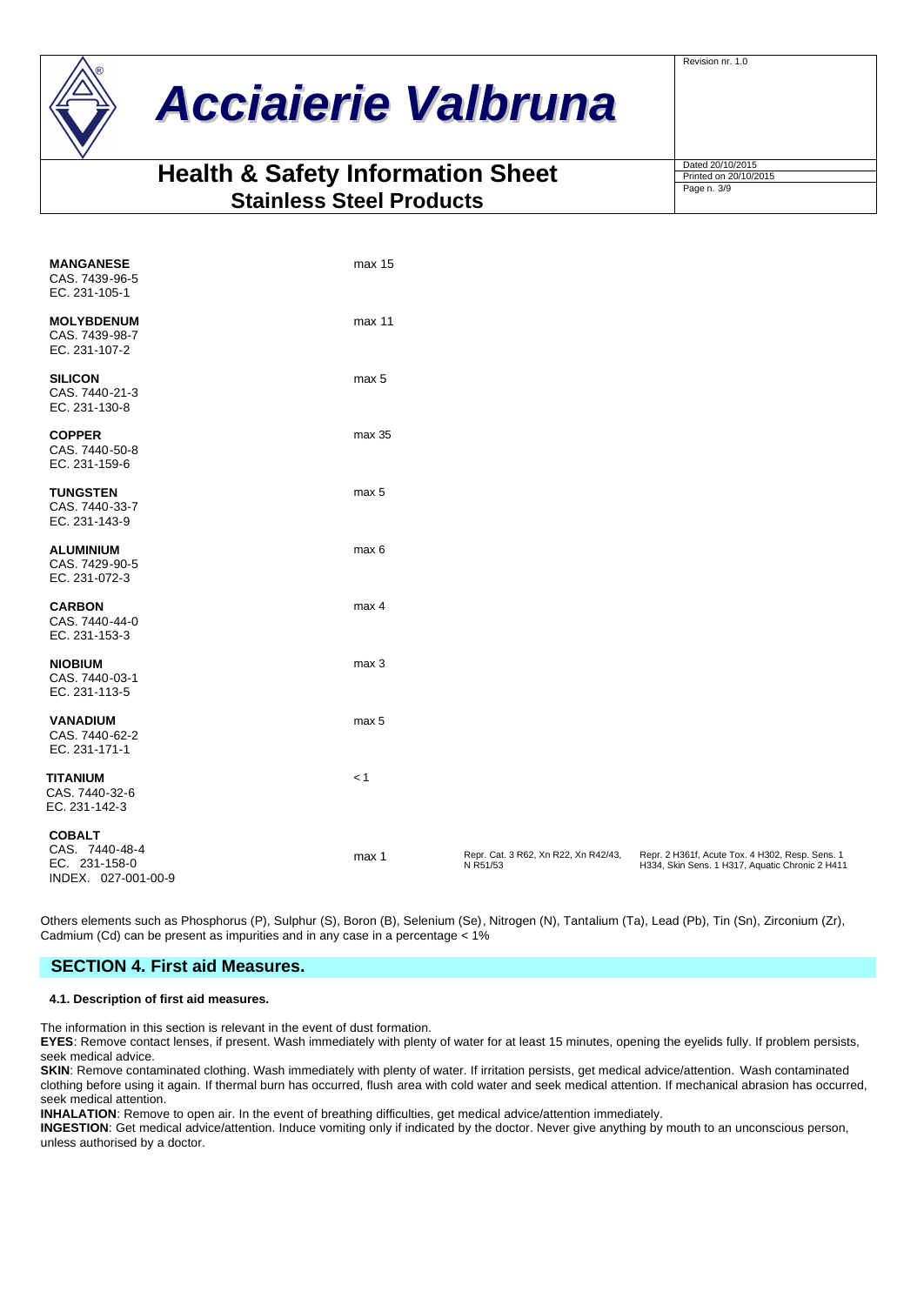

# *Acciaierie Valbruna*

# **Health & Safety Information Sheet Dated 20/10/2015 Stainless Steel Products**

Revision nr. 1.0

Page n. 4/9

## **4.2. Most important symptoms and effects, both acute and delayed**

For symptoms and effects caused by the contained substances, see chap. 11.

## **4.3. Indication of any immediate medical attention and special treatment needed.**

Information not available.

# **SECTION 5. Fire fighting measures.**

## **5.1. Extinguishing media.**

Extinguishing Media: Not Applicable for Stainless Steel as sold/shipped. Use extinguishers appropriate for surrounding materials. UNSUITABLE EXTINGUISHING EQUIPMENT: Molten metal may react violently with water.

## **5.2. Specific Hazards arising from the chemical.**

. Not Applicable for Stainless Steel as sold/shipped. When burned, toxic smoke, fume and vapor may be emitted .

### **5.3. Advice for firefighters.**

### GENERAL INFORMATION

In the case of fire, use jets of water to cool the containers to prevent the risk of explosions (product decomposition and excess pressure) and the development of substances potentially hazardous for health. Always wear full fire prevention gear. Remove al l containers containing the product from the fire, if it is safe to do so. Special protective equipment and precautions for fire-fighters: Self-contained NIOSH approved respiratory protection and full protective clothing should be worn when fumes and/or smoke from fire are present. Heat and flames cause emittance of acrid smoke and fumes. Do not release runoff from fire control methods to sewers or waterways. Firefighters should wear full face-piece self-contained breathing apparatus and chemical protective clothing with thermal protection. Direct water stream will scatter and spread flames and, therefore, should not be used.

# **SECTION 6. Accidental Release Measures.**

Not applicable to steel products in the solid state.

For spills involving finely divided particles, clean up personnel should protect eyes and skin from accidental contact. If material is in a dry state, avoid inhalation of dust. Wet sweeping methods or vacuuming must be applied to prevent spreading of dry and fine dusts. Avoid using compressed air. Do not release collected material into sewers or waterways.

Collect material in appropriate, labeled containers for recovery or disposal in accordance with local regulations.

# **SECTION 7. Handling and storage.**

### **7.1. Precautions for safe handling.**

Use lifting and work devices in accordance with manufacturer's instructions when handling these products.

Lifting devices and attachments (such as spreader bars, chains, sling hooks, plate clamps, hoists, cranes, forkli fts) must be load-rated sufficient for the job.

Processes potentially generating high concentrations of airborne particles should be assessed and controlled as needed. Generation of airborne dust and fume must be minimized. Avoid inhalation of metal dust or fumes.

### **7.2. Conditions for safe storage, including any incompatibilities.**

Store away from acids and incompatible materials.

To avoid steel bars to roll, slip, slide, or fall over restrain them appropriately while stored. Shelves or racking systems must be suitably designed for the purpose. Large steel bars should be stored lying flat and chocked, or secured in cradle racks.

## **7.3. Specific end use(s).**

Information not available.

# **SECTION 8. Exposure controls/Personal protection.**

**Stainless Steel** as sold/shipped in its physical form does not present an inhalation, ingestion or contact hazard, nor would any of the following exposure data apply. However, operations such as burning, welding (high temperature), sawing, brazing, machining, grinding, etc. may produce fumes and/or particulates. The following exposure limits are offered as reference for an experienced industrial hygienist to review.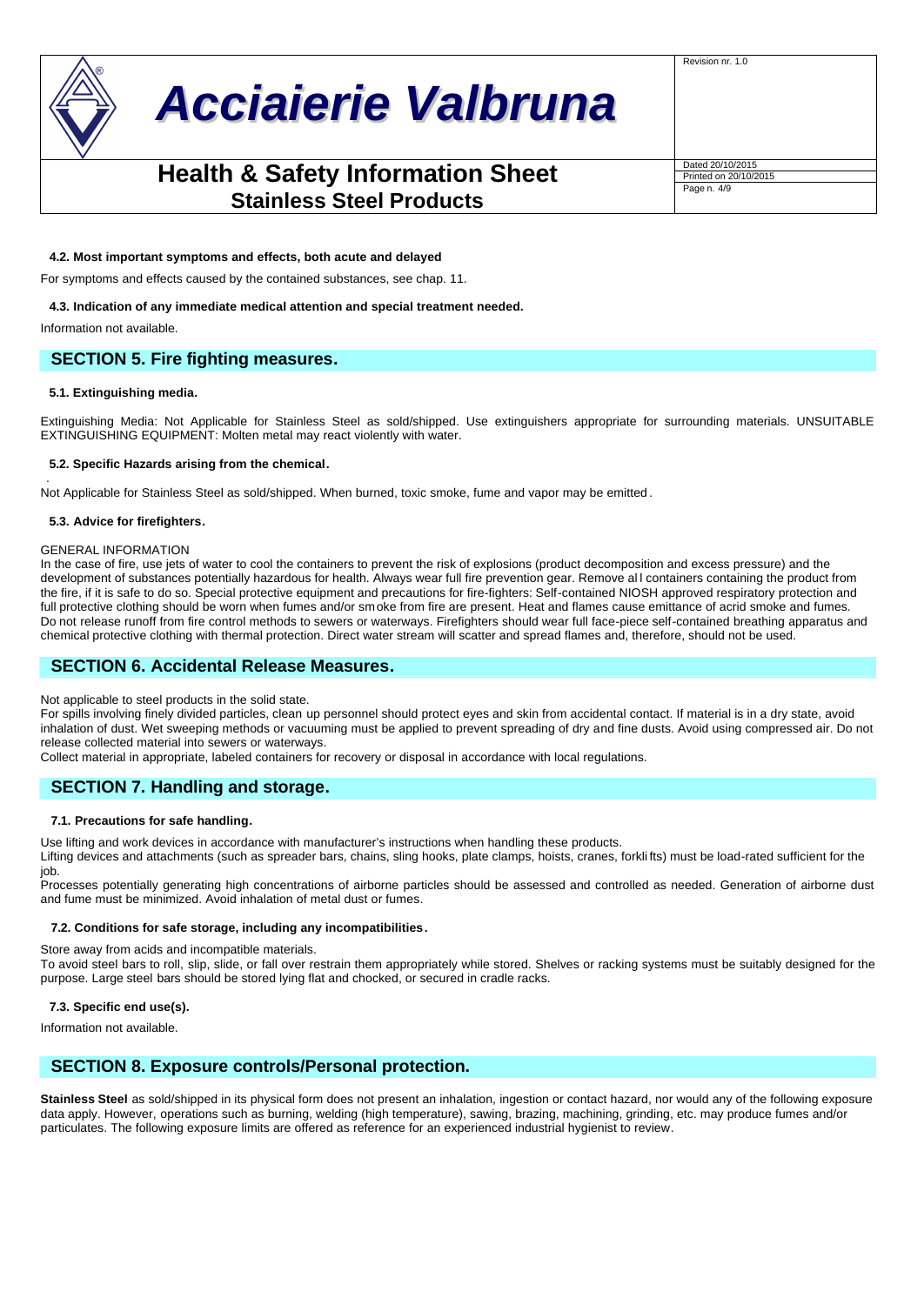



# **Health & Safety Information Sheet Stainless Steel Products**

| Dated 20/10/2015      |
|-----------------------|
| Printed on 20/10/2015 |
| Page n. 5/9           |

### **8.1. Control parameters.**

#### Regulatory References:

OSHA Occupational Safety and Health Administration (OSHA) Permissible Exposure Limits (PELS) from 29 CFR 1910.1000 Z-1 Table [58 FR 35340, June 30, 1993; 58 FR 40191, July 27, 1993, as amended at 61 FR 56831, Nov. 4, 1996; 62 FR 1600, Jan 10,1997; 62 FR 42018, Aug. 4,1997; 71 FR 10373, Feb. 28, 2006; 71 FR 16673, Apr. 3, 2006; 71 FR 36008, June 23, 2006.]. PELs are 8-hour time weighted averages (TWAs) unless otherwise indicated. TLV-ACGIH ACGIH 2014

OEL EU Directive 2009/161/EU; Directive 2006/15/EC; Directive 2004/37/EC; Directive 2000/39/EC.

| Component         | OSHA PEL (mg/m3)                              | TLV ACGIH (mg/m3)                    |
|-------------------|-----------------------------------------------|--------------------------------------|
| <b>IRON</b>       | 10 mg/m3 (fumes)                              | 5 mg/m3 TWA/8h                       |
| <b>NICKEL</b>     | 1 mg/m3 Nickel, metal and insoluble compounds | $1.5 \text{ mg/m}$ 3                 |
|                   | (as Ni)                                       | TWA/8h                               |
|                   |                                               | Nickel element                       |
| <b>CHROMIUM</b>   | 1 mg/m3 Chromium metal and insol. salts (as   | $0.5$ mg/m $3$                       |
|                   | Cr)                                           | TWA/8h                               |
|                   |                                               | Chromium metal                       |
| <b>MANGANESE</b>  | 5 mg/m3 Manganese compounds (as Mn) and       | $0.02 \text{ mg/m}$ 3                |
|                   | fumes                                         | TWA/8h manganese element             |
| <b>MOLYBDENUM</b> | 15 mg/m3 (total dust)                         | 10 mg/m3 TWA/8h (inhalable fraction) |
|                   | 5 mg/m3 (insoluble compounds)                 | Molybdenum insoluble                 |
| <b>SILICON</b>    | 15 mg/m3 (total dust)                         | 10 mg/m3 TWA/8h (inhalable fraction) |
|                   | 5 mg/m3 (Respirable fraction)                 | 3 mg/m3 TWA/8h (Respirable fraction) |
| <b>COPPER</b>     | $0,1$ mg/m3 (fumes)                           | 0,2 mg/m3 TWA/8h (fumes)             |
|                   | 1 mg/m3 (dusts and mists)                     | 1 mg/m3 TWA/8h (dusts and mists)     |
|                   |                                               |                                      |
| <b>TUNGSTEN</b>   | 15 mg/m3 (total dust) PNOR                    | 1 mg/m3 TWA/8h (insoluble compunds)  |
|                   | 5 mg/m3 (respirable fraction) PNOR            | 5 mg/m3 TWA/8h (metals and insoluble |
|                   |                                               | compunds)                            |
| <b>ALUMINIUM</b>  | 15 mg/m3 (total dust)                         | 1 mg/m3 TWA/8h                       |
|                   | 5 mg/m3 (respirable fraction)                 |                                      |
| <b>CARBON</b>     | 15 mg/m3 (total dust) PNOR                    | 10 mg/m3 TWA/8h (inhalable fraction) |
|                   | 5 mg/m3 (Respirable fraction) PNOR            | 3 mg/m3 TWA/8h (Respirable fraction) |
| <b>NIOBIUM</b>    | 15 mg/m3 (total dust) PNOR                    | 10 mg/m3 TWA/8h (inhalable fraction) |
|                   | 5 mg/m3 (Respirable fraction) PNOR            | 3 mg/m3 TWA/8h (Respirable fraction) |
| <b>VANADIUM</b>   | 0,5 mg/m3 (respirable dust as V2O5)           | 10 mg/m3 (inhalable fraction)        |
|                   | $0.1$ mg/m $3$ (fumes as $V2O5$ )             | 3 mg/m3TWA/8h (Respirable fraction)  |
| <b>TITANIUM</b>   | 15 mg/m3 (total dust) PNOR                    | 10 mg/m3 TWA/8h (inhalable fraction) |
|                   | 5 mg/m3 (Respirable fraction) PNOR            | 3 mg/m3 TWA/8h (Respirable fraction) |
| <b>COBALT</b>     | 0.1 mg/m3 Metal, Dust & Fume                  | 0,02 mg/m3 Metal, Dust & Fume        |

#### **8.2. Exposure controls.**

As the use of adequate technical equipment must always take priority over personal protective equipment, make sure that the workplace is well aired through effective local aspiration. When choosing personal protective equipment, ask your chemical substance supplier for advice. Personal protective equipment must be CE marked, showing that it complies with applicable standards. Provide an emergency shower with face and eye wash station. Exposure levels must be kept as low as possible to avoid significant build-up in the organism. Manage personal protective equipment so as to guarantee maximum protection (e.g. reduction in replacement times).

HAND PROTECTION

In the case of prolonged contact with the product, protect the hands with penetration-resistant work gloves (see standard EN 374).

Work glove material must be chosen according to the use process and the products that may form. Latex gloves may cause sensitivity reactions.

Protective gloves should be worn as required for welding, burning or handling operations

SKIN PROTECTION

Wear category III professional long-sleeved overalls and safety footwear (see Directive 89/686/EEC and standard EN ISO 20344). Wash body with soap and water after removing protective clothing.

EYE PROTECTION

Wear airtight protective goggles (see standard EN 166). In the presence of risks of exposure to splashes or squirts during work, adequate mouth, nose and eye protection should be used to prevent accidental absorption. Use safety glasses or goggles as required for welding, burning, sawing, brazing, grinding or machining operations..

RESPIRATORY PROTECTION

NIOSH / MSHA approved dust and fume respirator should be used to avoid excessive inhalation of particles.

Seek professional advice prior to respirator selection and use. Select respirator based on its suitability to provide adequate worker protection for given working conditions, level of airborne contamination, and presence of sufficient oxygen.

ENVIRONMENTAL EXPOSURE CONTROLS.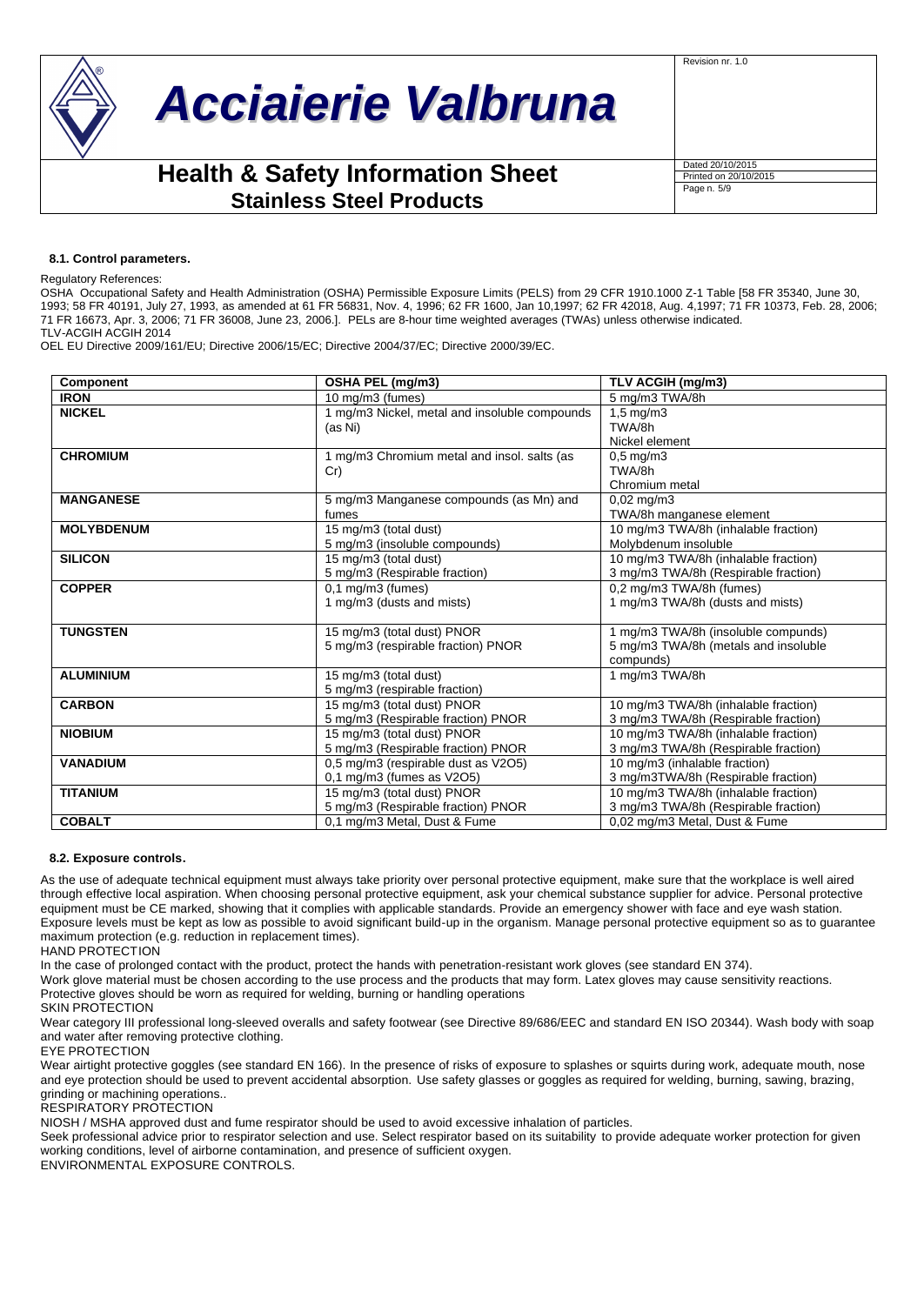

Page n. 6/9

Revision nr. 1.0

The emissions generated by manufacturing processes, including those generated by venti lation equipment, should be checked to ensure compliance with environmental standards.

# **SECTION 9. Physical and Chemical Properties.**

Appearance solid Colour metallic grey. Odour Not available. Odour threshold. Not available. pH. Not available. Melting point / freezing point. 1440-1650 °C. Initial boiling point. Not applicable. Boiling range. Not available. Flash point. Not applicable. Evaporation Rate Not available. Flammability of solids and gases Not available. Lower flammability limit. Not available. Upper flammability limit. Not available. Lower explosive limit. Not available. Upper explosive limit. Not available. Vapour pressure. Not available. Vapour density Not available. Relative density. 7,85. Solubility insoluble in water. Partition coefficient: n-octanol/water Not available. Auto-ignition temperature. Not available. Decomposition temperature. Not available. Viscosity Not available. Explosive properties Not available. Oxidising properties Not available.

# **SECTION 10. Stability and Reactivity.**

### **10.1. Reactivity.**

There are no particular risks of reaction with other substances in normal conditions of use. Molten metal may react violently with water. Metal react with strong acids to form hydrogen. Iron oxide dusts in contact with calcium hypochlorite evolve oxygen and may cause an explosion.

### **10.2. Chemical stability.**

The product is stable in normal conditions of use and storage.

### **10.3. Possibility of hazardous reactions.**

No hazardous reactions are foreseeable in normal conditions of use and storage.

### **10.4. Conditions to avoid.**

None in particular. However the usual precautions used for chemical products should be respected.

# **10.5. Incompatible materials.**

Strong acids, calcium hypochlorite.

# **10.6. Hazardous decomposition products.**

Thermal oxidative decomposition of steel products can produce fumes containing iron and manganese oxides as well as other elements. If present, surface treatments and coatings such as oil, paint, resin, varnish may generate noxious gases.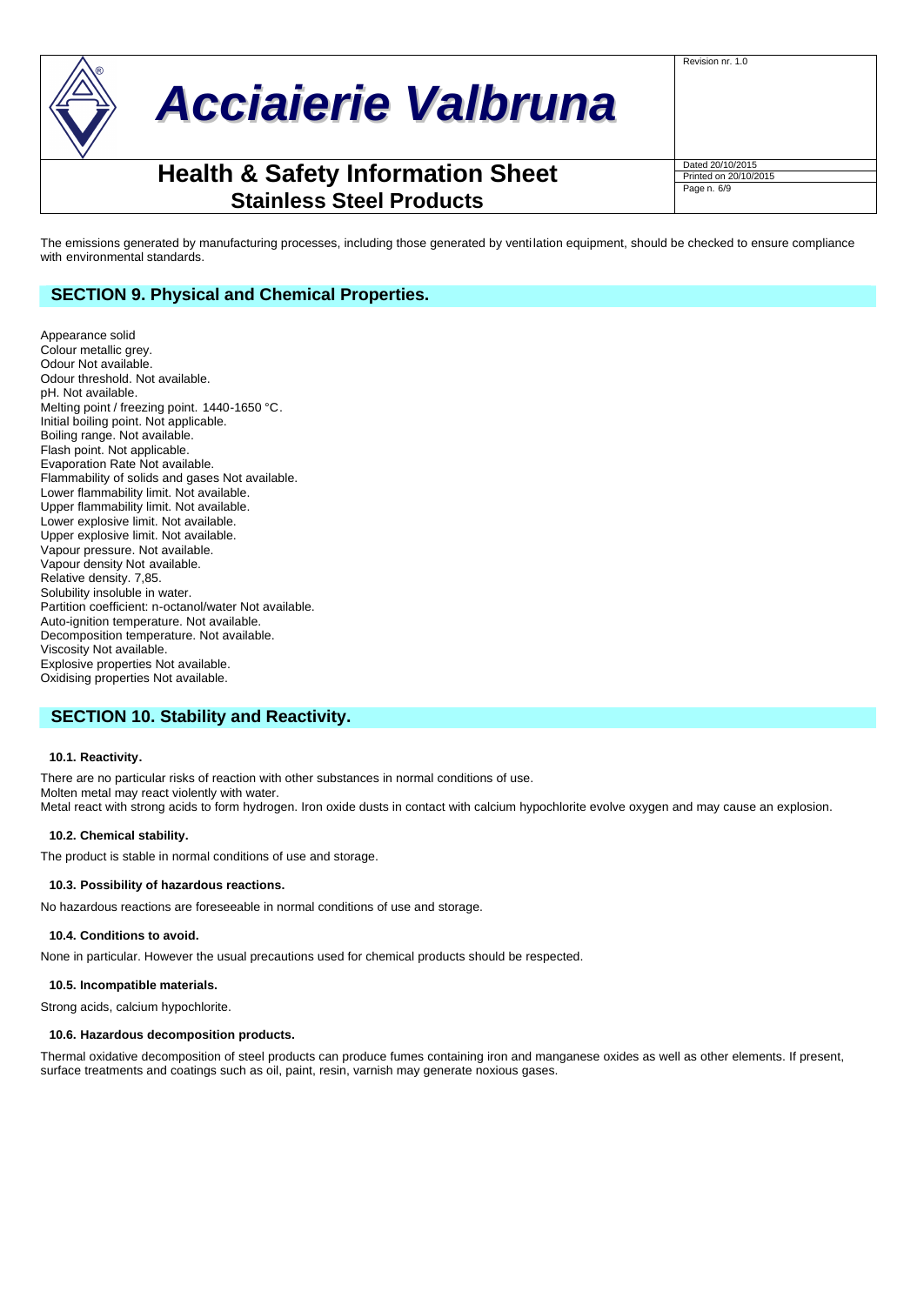

Revision nr. 1.0

Page n. 7/9

# **SECTION 11. Toxicological Information.**

### **11.1. Information on toxicological effects.**

Steel products under normal conditions do not represent an inhalation, ingestion or contact health hazard. However, operations such as burning, welding, sawing, brazing, grinding, etc. may result in the following effects if exposure exceeds permissible limits for each component.

Inhalation: The inhalation of high concentrations of freshly formed oxide fumes and dusts of manganese, copper and lead can cause an acute reaction known as "metal fume fever".

Eye contact: Excessive exposure to high concentration of dust may cause irritation to the eyes.

Skin contact: Skin contact with dusts and with oil residues (only if prolonged and repeated) may cause irritation or sensitization.

Ingestion: Ingestion of dust may cause nausea or vomiting.

Health effects:

Long-term inhalation exposure to high concentrations to pneumoconiotic agents may act synergistically with inhalation of oxides, fumes or dusts of this product to cause toxic effects.

Individuals with chronic respiratory disorders (i.e., asthma, chronic bronchitis, emphysema, etc.) may be adversely affected by any fume or airborne particulate matter exposure.

Data available for the dangerous elements:

**NICKEL** 

RESPIRATORY OR SKIN SENSITISATION: may cause an allergic skin reaction, harmonized classification as per Reg. CLP, Annex VI;

CARCINOGENICITY: NOAEC (carcinogenicity) 0.4 mg/m<sup>3</sup>, rat, OECD Guideline 451.

STOT-REPEATED EXPOSURE. Repeated dose toxicity study via inhalation route: LOAEC 1 mg/m<sup>3</sup>, rat, OECD Guideline 413.SULFUR SKIN CORROSION/IRRITATION: irritating, rabbit, equivalent or similar to OECD Guideline 404.

# **SEZIONE 12. Ecological Information**

#### **12.1. Toxicity**

Information not available.

### **12.2. Persistence and degradability.**

Information not available

## **12.3. Bioaccumulative potential.**

Information not available.

### **12.4. Mobility in soil.**

Information not available.

### **12.5. Results of PBT and vPvB assessment.**

On the basis of available data, the product does not contain any PBT or vPvB in percentage greater than 0,1%.

#### **12.6. Other adverse effects**

Information not available.

# **SECTION 13. Disposal considerations.**

### **13.1. Waste treatment methods.**

Product residues in the form of powder should be considered special hazardous waste. The hazard level of waste containing this product should be evaluated according to applicable regulations. Disposal must be performed through an authorised waste management firm, in compliance with national and local regulations.

# **SECTION 14. Transport Information.**

**US Department of Transportation (DOT)** under 49 CFR 172.101 **does not** regulate **Stainless Steel** as a hazardous material. All federal, state, and local laws and regulations that apply to the transport of this type of material must be adhered to. **Transport Dangerous Goods (TDG) Classification: Stainless Steel** does not have a TDG classification.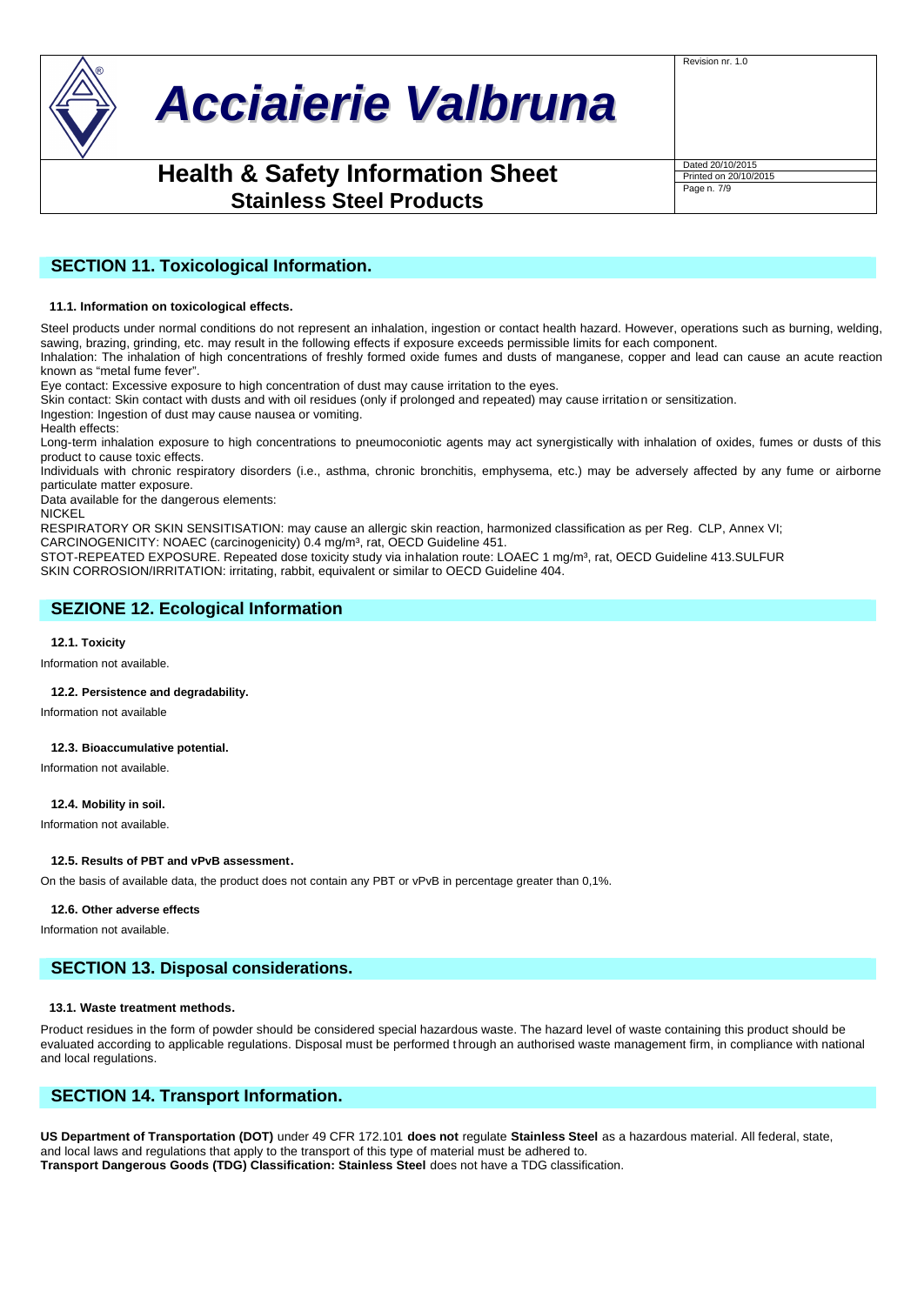

Page n. 8/9

Revision nr. 1.0

# **SECTION 15. Regulatory Information.**

**Regulatory Information**: *The following listing of regulations relating to a product may not be complete and should not be solely relied upon for all regulatory compliance responsibilities.*

This product and/or its constituents are subject to the following regulations:

**OSHA Regulations:** Air Contaminant (29 CFR 1910.1000, Table Z-1, Z-2, Z-3): The product, **Stainless Steel** as a whole is not listed. However individual components of the product are listed: Refer to Section 8, Exposure Controls and Personal Protection.

**EPA Regulations:** The product, **Stainless Steel** is not listed as a whole. However, individual components of the product are listed:

# **Components Regulations**

CERCLA, CWA, SARA 313, RCRA, SDWA Manganese CAA, SARA 313, SDWA Nickel CAA, CERCLA, CWA, SARA 313 **SARA 311/312 Potential Hazard Categories:** Immediate Acute Health Hazard; Delayed Chronic Health Hazard

**Section 313 Supplier Notification:** The product, **Stainless Steel** contains the following toxic chemicals subject to the reporting requirements of section 313 of the Emergency Planning and Community Right-to-Know Act and 40 CFR part 372:

| CAS#      | <b>Chemical Name</b> | <b>Percent by Weight</b> |
|-----------|----------------------|--------------------------|
| 7440-47-3 | Chromium             | 26 max                   |
| 7439-96-5 | Manganese            | $10 \text{ max}$         |
| 7440-02-0 | Nickel               | 22 max                   |

## **Regulations Key:**

CAA Clean Air Act (42 USC Sec. 7412; 40 CFR Part 61 [As of: 8/18/06])

CERCLA Comprehensive Environmental Response, Compensation and Liability Act (42 USC Secs . 9601(14), 9603(a); 40 CFR Sec. 302.4, Table 302.4, Table 302.4 and App. A)

CWA Clean Water Act (33 USC Secs. 1311; 1314(b), (c), (e), (g); 136(b), (c); 137(b), (c) [as of 8/2/06])

RCRA Resource Conservation Recovery Act (42 USC Sec. 6921; 40 CFR Part 261 App VIII)

SARA Superfund Amendments and Reauthorization Act of 1986 Title III Section 302 Extremely Hazardous Substances (42 USC Secs. 11023, 13106; 40 CFR sec. 372.65) and

Section 313 Toxic Chemicals (42 USC Secs. 11023, 13106; 40 CFR Sec. 372.65 [as of 6/30/05])

TSCA Toxic Substance Control Act (15 U.S.C. s/s 2601 et seq. [1976])

SDWA Safe Drinking Water Act (42 U.S.C. s/s 300f et seq. [1974])

**State Regulations:** The product, **Stainless Steel** as a whole is not listed in any state regulations. However, individual components of the product are listed in various state regulations:

Pennsylvania Right to Know: Contains regulated material in the following categories:

Hazardous Substances: Chromium, Manganese, Molybdenum, Nickel and Silicon

Environmental Hazards: Chromium, Manganese and Nickel

Special Hazardous Substance: Chromium and Nickel

California Prop. 65: Contains elements known to the State of California to cause cancer or reproductive toxicity. This includes Chromium compounds and Nickel.

New Jersey: Contains regulated material in the following categories:

Hazardous Substance: Chromium, Manganese, Molybdenum, Silicon and Nickel

Environmental Hazards: Chromium, Manganese and Nickel

Special Hazardous Substance: Chromium, Manganese and Silicon

Minnesota: Chromium, Manganese, Molybdenum and Nickel

Massachusetts: Chromium, Manganese, Molybdenum, Silicon and Nickel

## **Other Regulations:**

**WHMIS Classification (Canadian):** The product, **Stainless Steel** is not listed as a whole. However individual components are listed. **Ingredients / WHMIS Classification**

Silicon B4

Manganese D2A

Nickel D2A, D2B

This product has been classified in accordance with the hazard criteria of the Controlled Products Regulations and the SDS contains all the information required by the Controlled Products

Regulations.